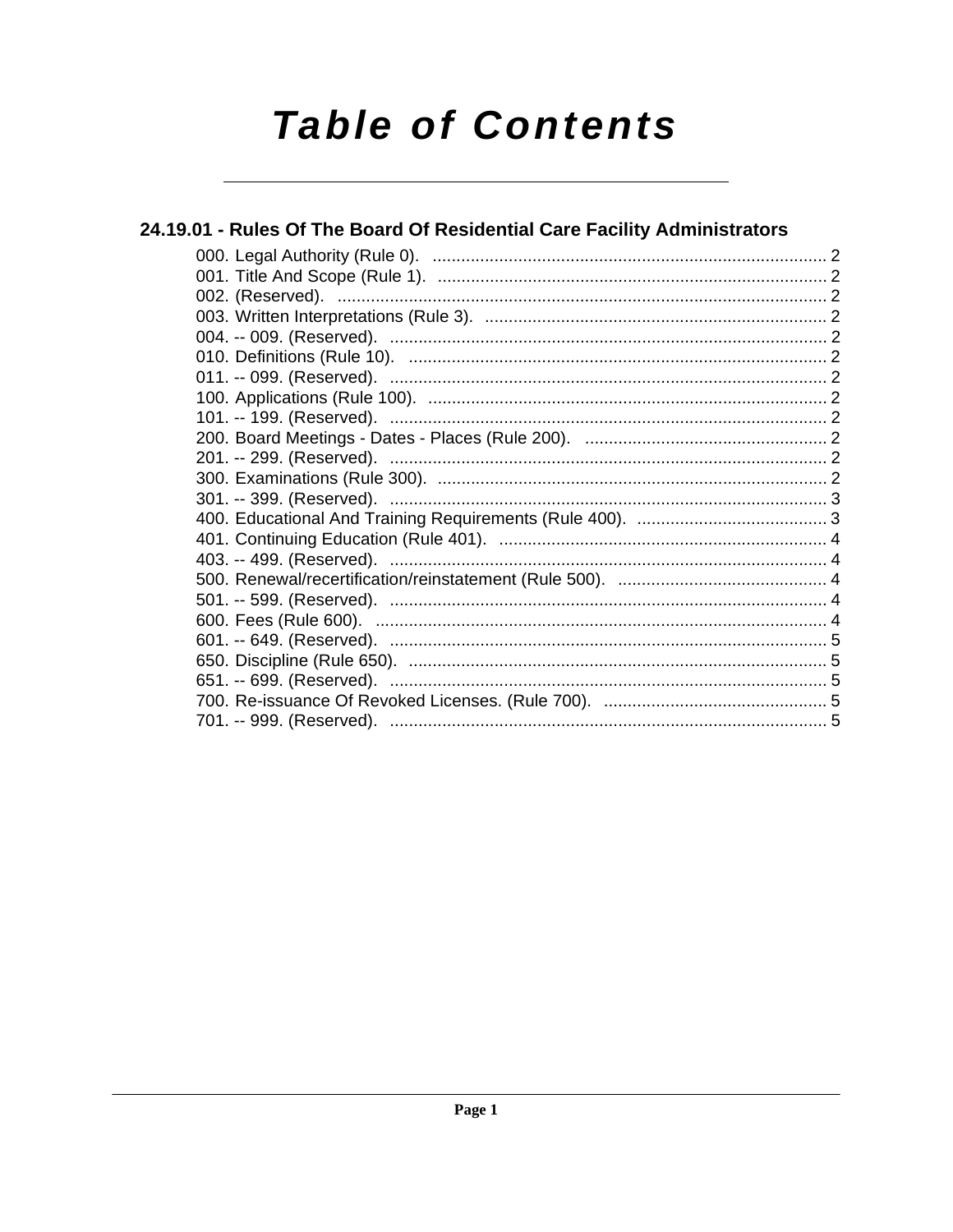#### **IDAPA 24 TITLE 19 Chapter 01**

#### <span id="page-1-0"></span>**24.19.01 - RULES OF THE BOARD OF RESIDENTIAL CARE FACILITY ADMINISTRATORS**

#### <span id="page-1-22"></span><span id="page-1-1"></span>**000. LEGAL AUTHORITY (Rule 0).**

These rules are hereby prescribed and established pursuant to the authority vested in the Board of Examiners of Residential Care Facility Administrators by the provisions of Section 54-4205, Idaho Code. (7-1-93)

#### <span id="page-1-24"></span><span id="page-1-2"></span>**001. TITLE AND SCOPE (Rule 1).**

These rules shall be cited as IDAPA 24.19.01, "Rules of the Board of Examiners of Residential Care Facility Administrators". (7-1-93)

#### <span id="page-1-3"></span>**002. (RESERVED).**

#### <span id="page-1-25"></span><span id="page-1-4"></span>**003. WRITTEN INTERPRETATIONS (Rule 3).**

The board may have written statements which pertain to the interpretation of the rules of this chapter. Such interpretations, if any, are available for public inspection and copying at cost in the main office of the Bureau of Occupational Licenses.

#### <span id="page-1-5"></span>**004. -- 009. (RESERVED).**

#### <span id="page-1-19"></span><span id="page-1-6"></span>**010. DEFINITIONS (Rule 10).**

<span id="page-1-15"></span>**01. Board**. The Board of Examiners of Residential Care Facility Administrators as prescribed in Section 54-4202, Idaho Code. (7-1-93)

#### <span id="page-1-7"></span>**011. -- 099. (RESERVED).**

#### <span id="page-1-14"></span><span id="page-1-8"></span>**100. APPLICATIONS (Rule 100).**

Applications will be on forms approved by the Board. No application will be considered for any action unless accompanied by the appropriate fees. (7-1-98) accompanied by the appropriate fees.

#### <span id="page-1-9"></span>**101. -- 199. (RESERVED).**

#### <span id="page-1-17"></span><span id="page-1-10"></span>**200. BOARD MEETINGS - DATES - PLACES (Rule 200).**

**01. Board Meeting Dates**. The board shall meet on the second Thursday of March and September of each year. (7-1-98) each year. (7-1-98)

<span id="page-1-23"></span><span id="page-1-18"></span><span id="page-1-16"></span>**02. Place Of Board Meetings**. Board meetings will be held in Boise, Idaho, at the bureau. (7-1-93)

**03. Dates And Places May Be Changed**. Dates and places of board meetings may be changed by the interval in the majority of the board and advance public notice given. action of the majority of the board and advance public notice given.

#### <span id="page-1-11"></span>**201. -- 299. (RESERVED).**

#### <span id="page-1-20"></span><span id="page-1-12"></span>**300. EXAMINATIONS (Rule 300).**

<span id="page-1-13"></span>**01. Application And Deadline Date For Filing**. An application for examination must be accompanied by the examination fee and proof of completion of approved curriculum. Applications must be received at least thirty (30) days prior to the date of examination. (7-1-98)  $(30)$  days prior to the date of examination.

<span id="page-1-21"></span>**02. Individuals Who Have Special Needs**. Individuals who have special needs as defined by the American Disabilities Act must specify those needs or required services as indicated on the application form.

(7-1-93)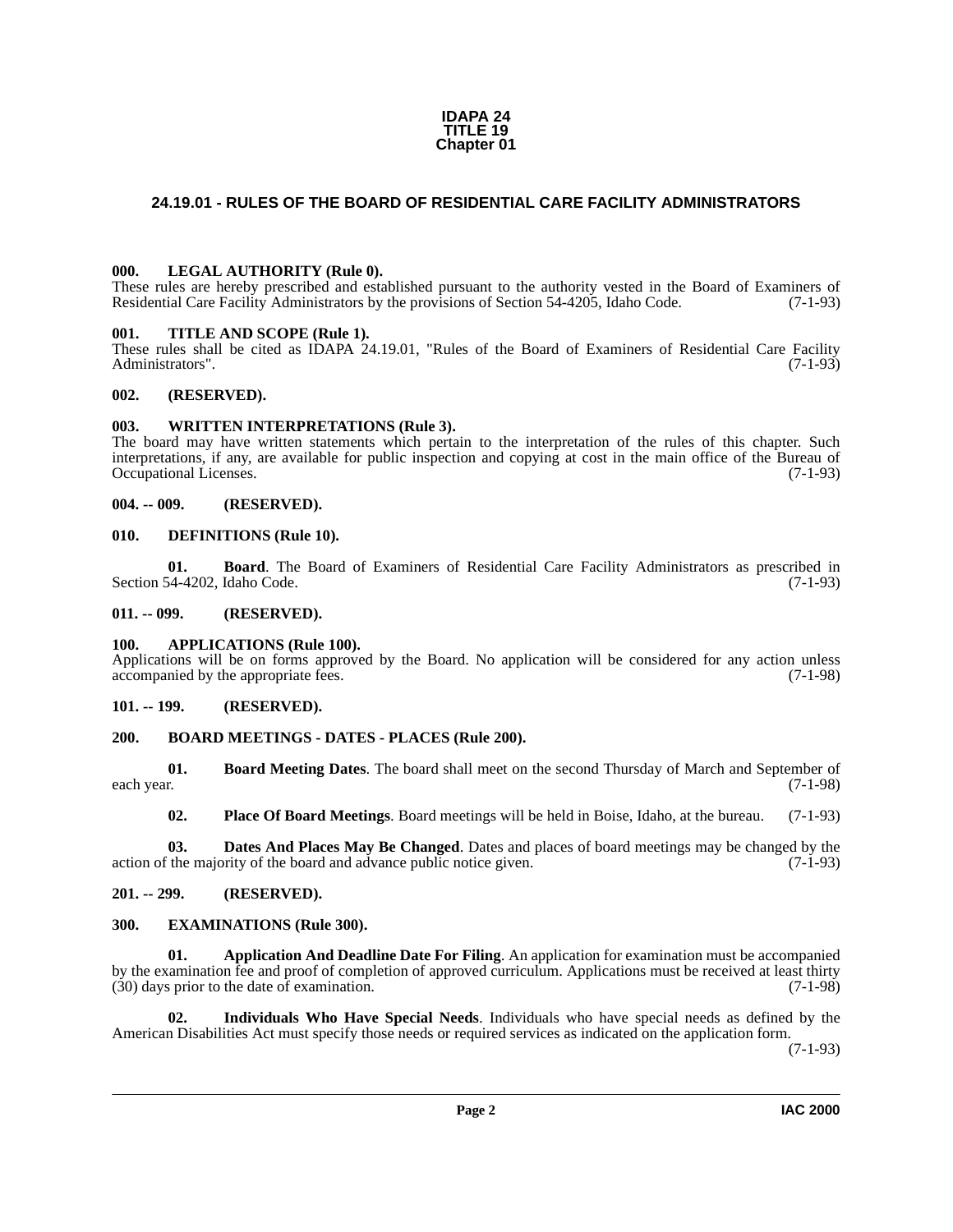#### *IDAHO ADMINISTRATIVE CODE IDAPA 24.19.01* **Board of Residential Care Facility Administrators**

**03. Dates Of Exams**. Examinations will be administered on the second Tuesday in January, April, July, ober of each vear at times and locations to be set by the board. (4-5-00) and October of each year at times and locations to be set by the board.

<span id="page-2-5"></span><span id="page-2-4"></span>

| 04.   | <b>Contents Of Exam.</b> The examination will consist of two (2) sections.   | $(7-1-93)$ |
|-------|------------------------------------------------------------------------------|------------|
| a.    | Section One will include questions from all or some of the following topics: | $(7-1-98)$ |
| i.    | Business Planning and Marketing.                                             | $(7-1-93)$ |
| ii.   | Fiscal Planning and Management.                                              | $(7-1-93)$ |
| iii.  | Human Resource Planning.                                                     | $(7-1-93)$ |
| iv.   | Residential Health Services.                                                 | $(7-1-93)$ |
| V.    | Nutrition and Food Service.                                                  | $(7-1-93)$ |
| vi.   | Working with the Elderly.                                                    | $(7-1-93)$ |
| vii.  | Working with the Mentally Ill.                                               | $(7-1-93)$ |
| viii. | Social and Recreational Activities.                                          | $(7-1-93)$ |
| ix.   | Legal Issues.                                                                | $(7-1-93)$ |
| X.    | Licensing Process.                                                           | $(7-1-93)$ |
| xi.   | Housekeeping.                                                                | $(7-1-93)$ |
| xii.  | Physical Maintenance and Fire Safety.                                        | $(7-1-93)$ |
| xiii. | Developmentally Disabled.                                                    | $(7-1-98)$ |

b. Section Two will include questions from the Idaho Board and Care Act, Chapter 33, Title 39, Idaho Code and the Idaho Department of Health and Welfare rules promulgated thereunder and appearing at Title 3, Chapter 21. (7-1-93)

<span id="page-2-7"></span>**05. Passing Score On Exam**. An examination is passed by obtaining a score of seventy percent (70%) or better on each section. Applicants who fail to pass one (1) section of the examination must retake and pass that section within two (2) years from the date of the first examination or the application file will be terminated without further notice to the applicant, and the applicant will be required to begin the process as a new applicant except that no further temporary permits will be granted. (7-1-98)

<span id="page-2-8"></span>**06. Requirements For Retakes**. There will be a seventy-five dollar (\$75) fee for retakes of any or all portions of the examination. Individuals desiring to be reexamined must file a letter of intent, together with the appropriate fee, with the board. The letter and fee must be received by the Bureau at least thirty (30) days prior to  $\alpha$  examination. (7-1-93)

#### <span id="page-2-0"></span>**301. -- 399. (RESERVED).**

#### <span id="page-2-6"></span><span id="page-2-1"></span>**400. EDUCATIONAL AND TRAINING REQUIREMENTS (Rule 400).**

**01. Approved Course**. The Certification Program for Residential Care Facility Administrators course administered by the National Residential Care Association, is an approved course of study to qualify for licensure. (7-1-93)

<span id="page-2-3"></span><span id="page-2-2"></span>**02. Approval Of Other Courses**. Applicants may, in lieu of completion of the Certification Program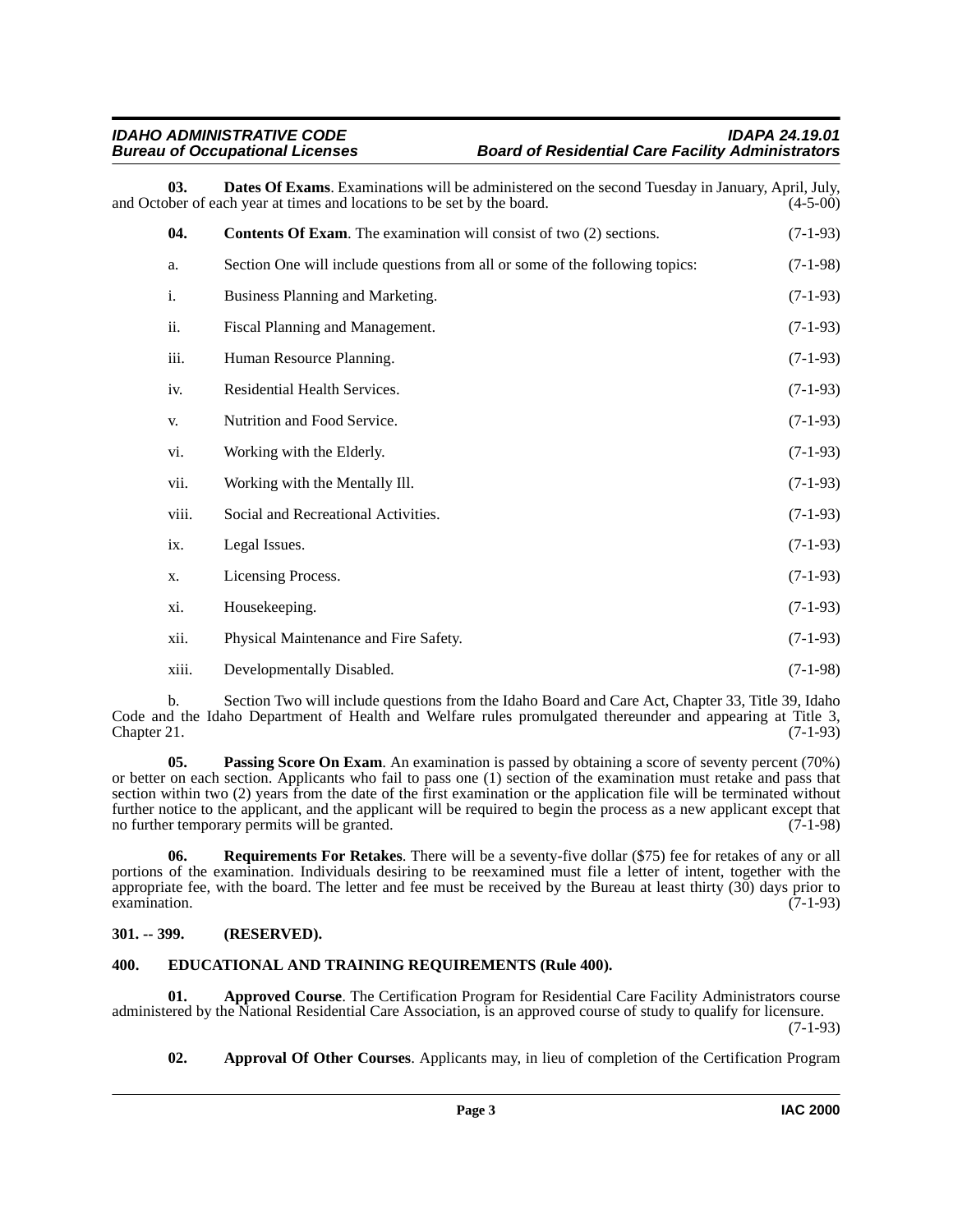for Residential Care Facility Administrators, submit documentation of other course content and/or college transcripts, Vo-ed transcripts etc., supporting successful completion of courses substantially meeting course content requirements listed in Subsection 300.04.a. These courses must be approved by the Board before equivalency will be given.

(7-1-93)

#### <span id="page-3-7"></span><span id="page-3-0"></span>**401. CONTINUING EDUCATION (Rule 401).**

<span id="page-3-8"></span>**01. Courses Approved**. Courses of study in health and residential care administration sponsored by accredited universities or colleges; health or residential care seminars relevant to residential care administration sponsored by national, state or local agencies or associations will be acceptable to meet the continuing education requirement. Other courses of study or seminars may be approved by the Board. (7-1-93)

**02. Minimum Hours Required**. Applicants for annual recertification/renewal shall be required to have a minimum of twelve (12) hours of continuing education courses within the preceding twelve (12) month period. First Aid and/or Cardio-Pulmonary Resuscitation courses shall not be considered for continuing education credit. (7-1-93)

<span id="page-3-18"></span><span id="page-3-16"></span><span id="page-3-9"></span>**03. Educational Hour - Defined**. An hour of education will mean sixty (60) minutes. (7-1-93)

#### **402. TEMPORARY PERMITS - LIMITATIONS (Rule 402)**.

**01. Requirements For Issuance**. A temporary permit may be issued for six (6) months upon application and payment of fees. Temporary permits may be renewed one (1) time without further qualification. A second renewal will be issued, only where an applicant has taken and passed one (1) part of the two part examination. No more than two (2) renewals will be issued for any reason. (7-1-96)

<span id="page-3-10"></span>**02. Emergency Permit**. An emergency permit will be issued only in the event that the facility ces an unexpected vacancy. (7-1-98) experiences an unexpected vacancy.

#### <span id="page-3-1"></span>**403. -- 499. (RESERVED).**

#### <span id="page-3-15"></span><span id="page-3-2"></span>**500. RENEWAL/RECERTIFICATION/REINSTATEMENT (Rule 500).**

Licenses expire on June 30 of each year and there will be no grace period for renewal. The Board shall refuse to renew a residential care administrators license unless the required fee is accompanied by an affidavit signed by the applicant setting forth the applicant's completion of continuing education requirements. (7-1-93) applicant setting forth the applicant's completion of continuing education requirements.

<span id="page-3-17"></span>**01. Requirements For Reinstatement**. Applicants seeking reinstatement of a license canceled for failure to renew within five (5) years of the cancellation period, must pay a twenty-five dollar (\$25) reinstatement fee plus the back year or years fees and shall provide verification of twelve (12) hours of continuing education. (7-1-98)

<span id="page-3-6"></span>**02. Beyond A Five Year Lapse**. Beyond a five (5) year lapse, the applicant will be treated as a new applicant and application shall be made on the same forms as an application for an original license. (7-1-93)

#### <span id="page-3-3"></span>**501. -- 599. (RESERVED).**

#### <span id="page-3-4"></span>**600. FEES (Rule 600).**

<span id="page-3-13"></span><span id="page-3-12"></span><span id="page-3-11"></span>

| 01. | <b>License Application Fee.</b> License Application - twenty-five dollars (\$25). |  |  |  | $(7-1-93)$ |
|-----|-----------------------------------------------------------------------------------|--|--|--|------------|
|-----|-----------------------------------------------------------------------------------|--|--|--|------------|

**02. Examination Fee**. Examination Fee (must be submitted with license application) - seventy-five dollars (\$75). (7-1-93)

**03. Annual Recertification Or Renewal Fee**. Annual Recertification or Renewal Fee - seventy-five dollars (\$75). (7-1-93)

<span id="page-3-14"></span><span id="page-3-5"></span>**04. Provisional/Temporary**. Provisional/Temporary - forty dollars (\$40). (7-1-93)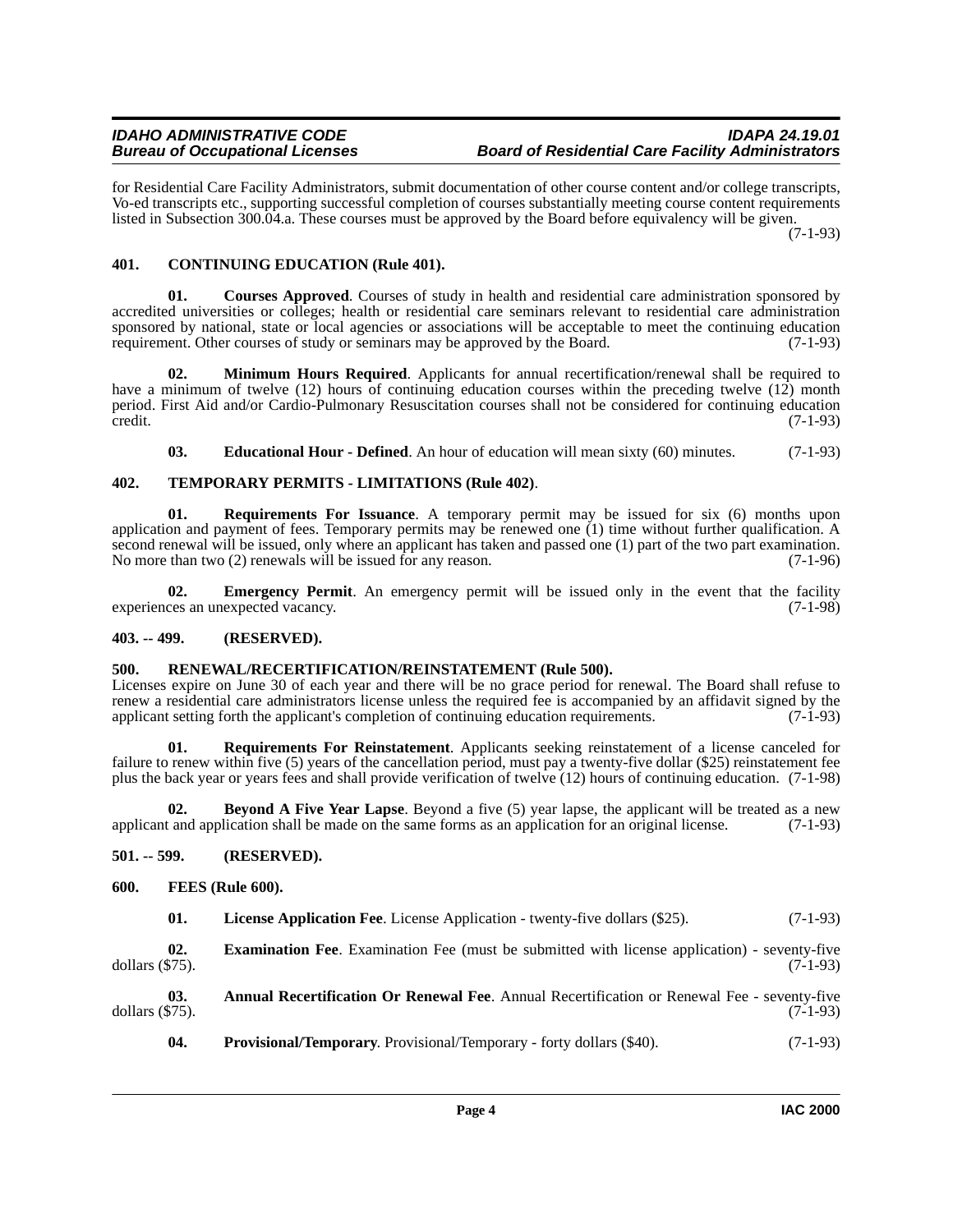- <span id="page-4-9"></span>**05.** Reinstatement Fee. Reinstatement - twenty-five dollars (\$25). (7-1-93)
- <span id="page-4-8"></span>**06. Reapplication For Examination Fee**. Reapplication for examination - seventy-five dollars (\$75). (7-1-93)
- <span id="page-4-10"></span><span id="page-4-7"></span><span id="page-4-5"></span>**07.** Reissuance Of Lost License Fee. Reissuance of lost license - ten dollars (\$10). (7-1-93)
- <span id="page-4-0"></span>**601. -- 649. (RESERVED).**

#### <span id="page-4-1"></span>**650. DISCIPLINE (Rule 650).**

**01.** Civil Fine. The Board may impose a civil fine not to exceed one thousand dollars (\$1,000) upon a residential care facility administrator for each violation of Section 54-4213(1). Idaho Code. (3-18-99) licensed residential care facility administrator for each violation of Section 54-4213(1), Idaho Code.

<span id="page-4-6"></span>**02. Costs And Fees**. The Board may order a licensed residential care facility administrator to pay the costs and fees incurred by the Board in the investigation or prosecution of the licensee for violation of Section 54-<br>4213(1), Idaho Code. (3-18-99) 4213(1), Idaho Code.

#### <span id="page-4-2"></span>**651. -- 699. (RESERVED).**

#### <span id="page-4-11"></span><span id="page-4-3"></span>**700. RE-ISSUANCE OF REVOKED LICENSES. (Rule 700).**

The Board may in its discretion entertain the re-issuance of a license to any person whose license has been revoked. Application for the re-issuance of a license or registration that has been revoked shall be made on the same form as an application for an original license. Any such applicant will be required to submit to a review by the Board and may be required to sit for a special examination at the Board's discretion. (7-1-93)

#### <span id="page-4-4"></span>**701. -- 999. (RESERVED).**